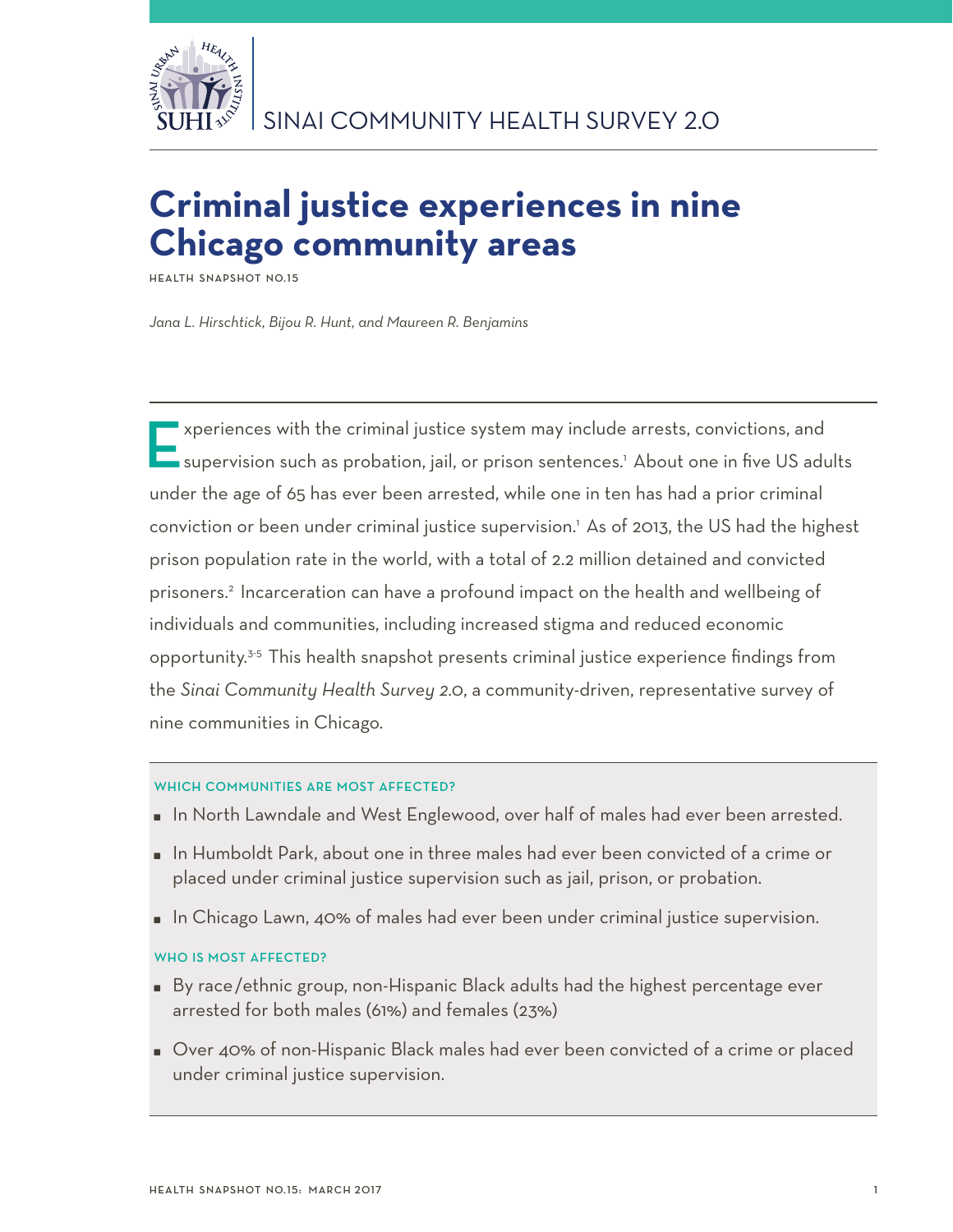

## Figure 1: **Percent ever arrested by community area and sex**

prevalence (standard error)

*Sampled West Town community area west of Western Avenue only No national comparison data available*

- The percentage of females who were ever arrested ranged from a high of 23% for females in West Englewood to a low of 4% for females in Hermosa.
- The percentage of males who were ever arrested ranged from a high of 59% for males in North Lawndale to a low of 25% for males in Gage Park and Norwood Park.

# Figure 2: **Percent ever arrested by race/ethnicity and sex**



*No national comparison data available*

*Rao-Scott Chi-Square p-value < 0.0001 (males); p = 0.0035 (females)*

- There was a statistically significant difference in the percentage of females ever arrested by race/ethnic group, which was highest for non-Hispanic Black females (23%) and lowest for females of Puerto Rican origin (5%).
- There was also a statistically significant difference in the percentage of males ever arrested by race/ethnic group, which was highest for non-Hispanic Black males (61%) and lowest for males of Mexican origin (30%).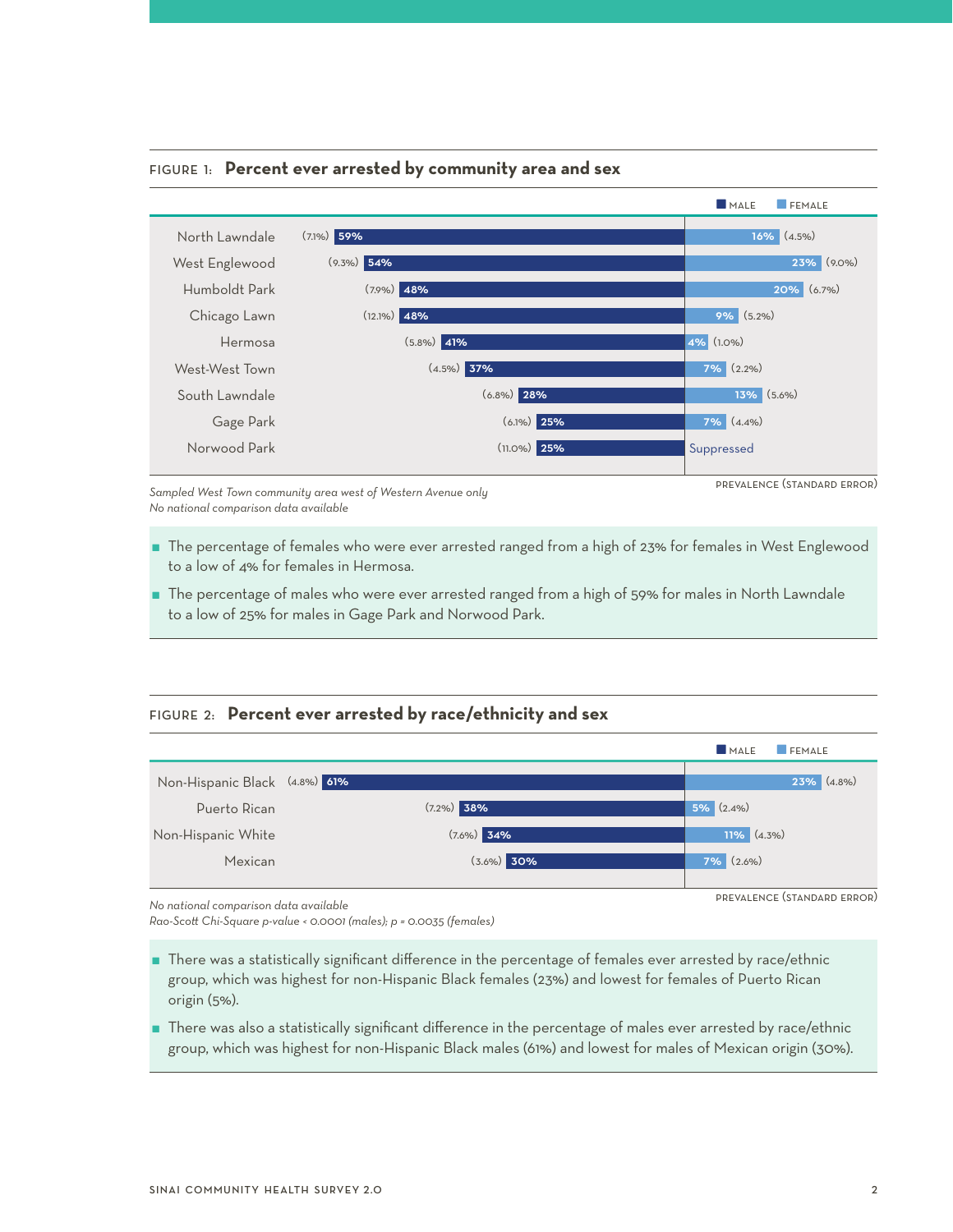

# Figure 3: **Percent of males ever convicted of a crime by community area**

*Sampled West Town community area west of Western Avenue only No national comparison data available*

prevalence (standard error)

prevalence (standard error)

- In the nine communities surveyed, the percentage of males ever convicted of a crime ranged from a high of 36% for males in Humboldt Park to a low of 10% for males in Norwood Park.
- In Humboldt Park and North Lawndale, about one in three males had ever been convicted of a crime.

# Figure 4: **Percent ever convicted of a crime by race/ethnicity and sex**

|                               |               | MALE<br><b>FEMALE</b> |
|-------------------------------|---------------|-----------------------|
| Non-Hispanic Black (5.9%) 41% |               | $10\%$ (2.9%)         |
| Mexican                       | $(3.6\%)$ 19% | $2\%$ (0.9%)          |
| Puerto Rican                  | $(5.7\%)$ 18% | Suppressed            |
| Non-Hispanic White            | $(4.3\%)$ 17% | $4\%$ $(2.8\%)$       |
|                               |               |                       |

*No national comparison data available*

*Rao-Scott Chi-Square p-value = 0.0003 (males); p = 0.0061 (females)*

 There was a statistically significant difference in the percentage of females ever convicted of a crime by race/ethnic group, which was highest for non-Hispanic Black females (10%) and lowest for females of Mexican origin (2%).

 There was also a statistically significant difference in the percentage of males ever convicted of a crime by race/ethnic group, which was highest for non-Hispanic Black males (41%) and lowest for non-Hispanic White males (17%).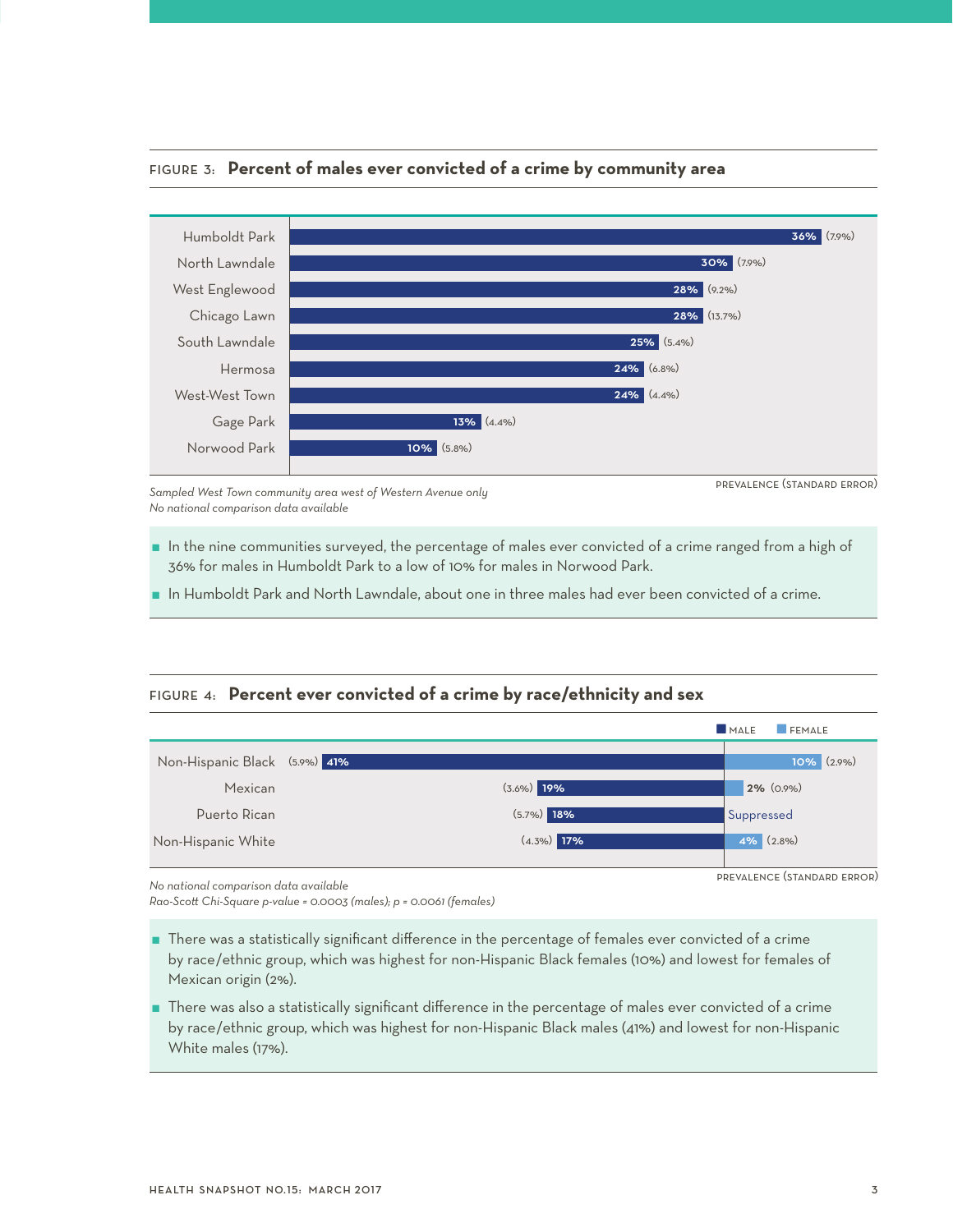

## Figure 5: **Percent of males who were ever in jail, prison, or on probation by community area**

*Sampled West Town community area west of Western Avenue only No national comparison data available*

prevalence (standard error)

 In the nine communities surveyed, the percentage of males who were ever in jail, prison, or on probation ranged from a high of 40% for males in Chicago Lawn to a low of 8% for males in Gage Park.

 More than one in three males in Chicago Lawn and Humboldt Park had ever been in jail, prison, or on probation.

# Figure 6: **Percent who were ever in jail, prison, or on probation by race/ethnicity and sex**



*No national comparison data available*

*Rao-Scott Chi-Square p-value = 0.0001 (males); p = 0.0674 (females)*

- The percentage of females who were ever in jail, prison, or on probation was highest for non-Hispanic Black females (10%) and lowest for females of Mexican origin (2%). These differences were not statistically significant.
- There was a statistically significant difference in the percentage of males who were ever in jail, prison, or on probation by race/ethnic group, which was highest for non-Hispanic Black males (43%) and lowest for males of Mexican origin (15%).